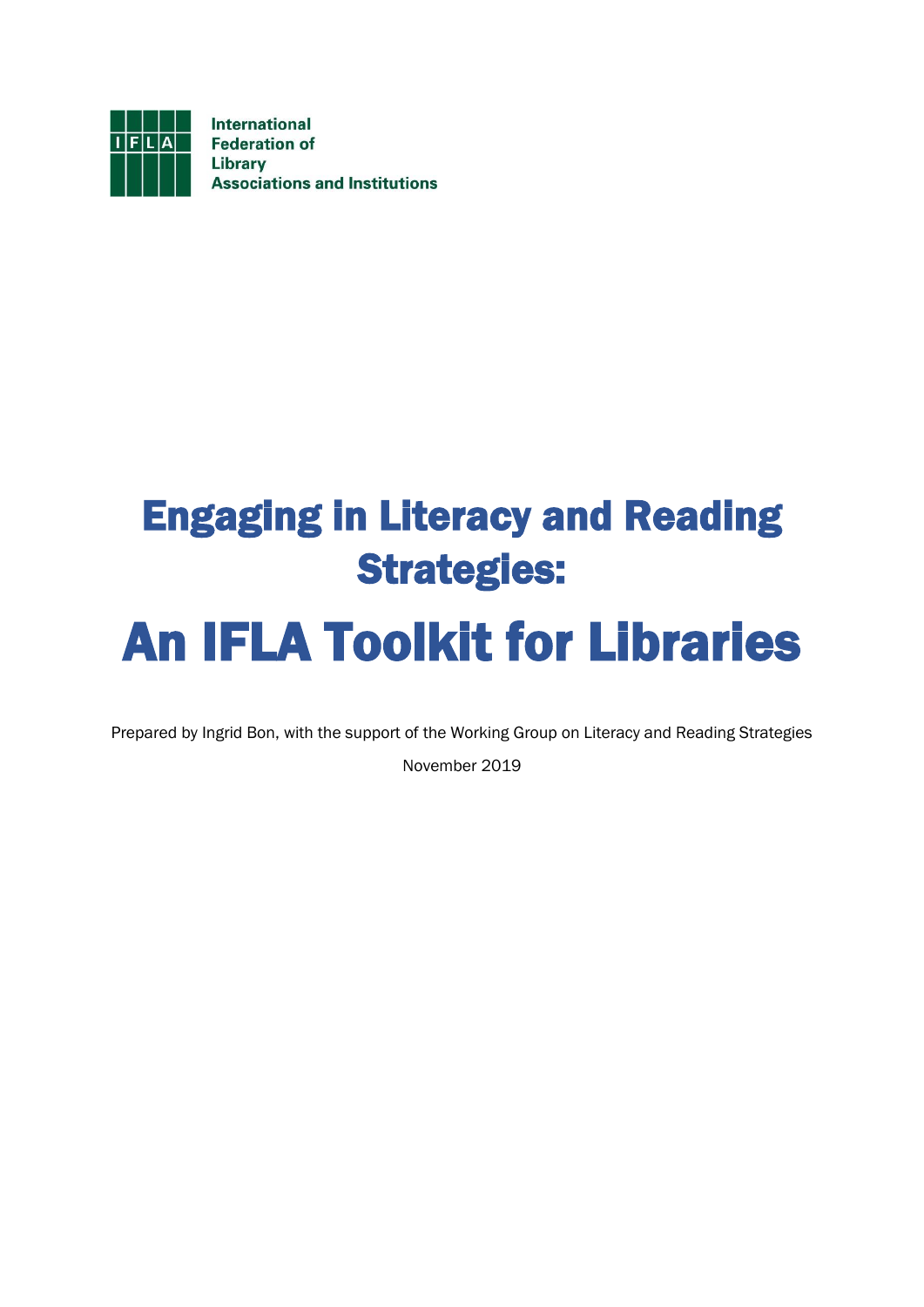

## **Contents**

| 1. |  |
|----|--|
|    |  |
|    |  |
|    |  |
| 2. |  |
| 3. |  |
|    |  |
|    |  |
| 4. |  |
|    |  |
|    |  |
|    |  |
| 5. |  |
|    |  |
|    |  |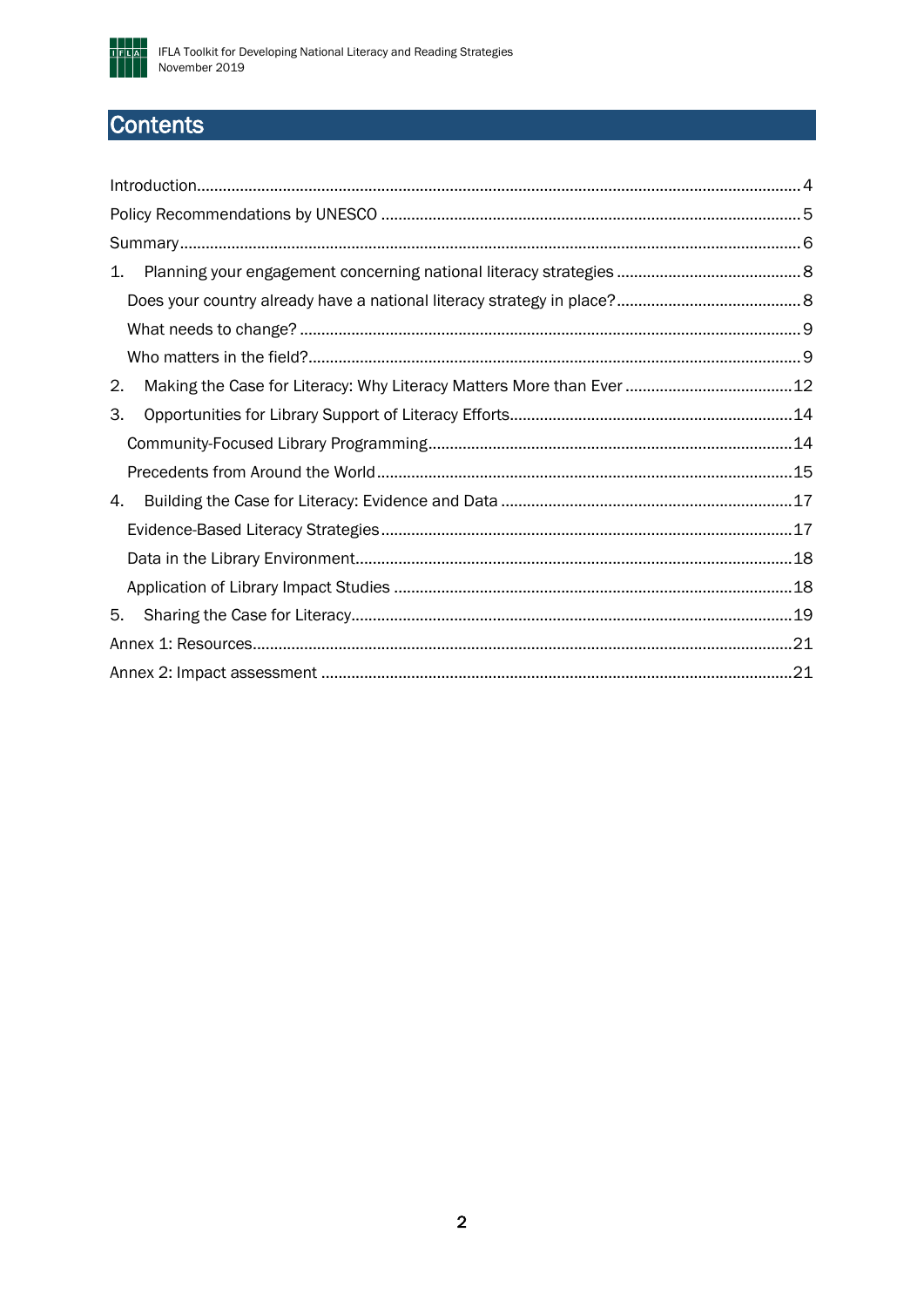

## *First you learn to read than you read to learn.*

"Literacy is the ability to identify, understand, interpret, create, communicate and compute, using printed and written materials associated with varying contexts. Literacy involves a continuum of learning in enabling individuals to achieve their goals, to develop their knowledge and potential, and to participate fully in their community and wider society (UNESCO, 2004; 2017)."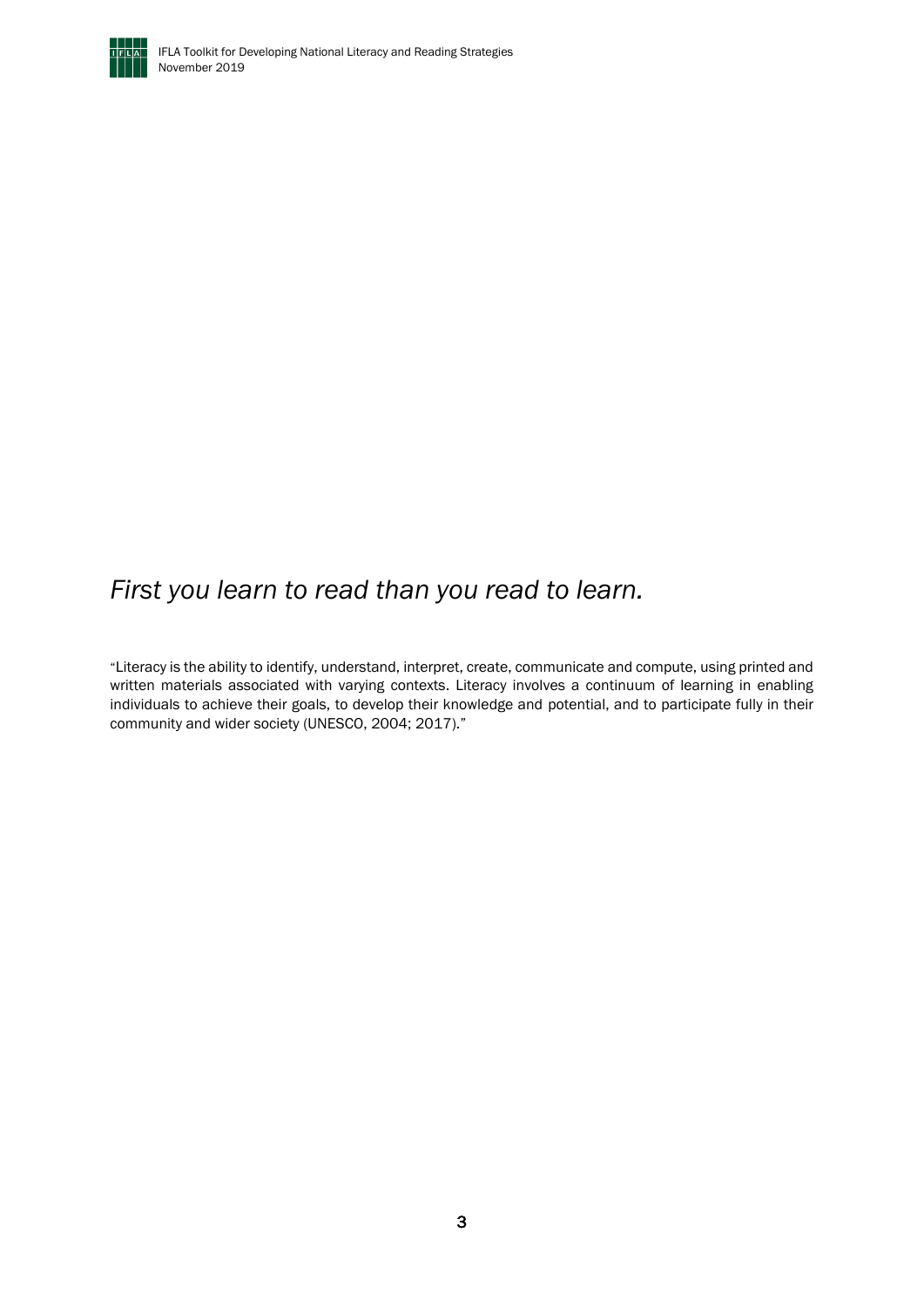

### <span id="page-3-0"></span>Introduction

*"Literacy is a bridge from misery to hope. It is a tool for daily life in modern society. It is a bulwark against poverty, and a building block of development, an essential complement to investments in roads, dams, clinics and factories. Literacy is a platform for democratisation, and a vehicle for the promotion of cultural and national identity. Especially for girls and women, it is an agent of family health and nutrition. For everyone, everywhere, literacy is, along with education in general, a basic human right.... Literacy is, finally, the road to human progress and the means through which every man, woman and child can realise his or her full potential."* – Kofi Annan, UN Literacy Day 1997<sup>1</sup>

The National Literacy Strategies IFLA Toolkit was developed by members of the IFLA Working Group on Literacy, chaired by Ingrid Bon. Its objective is to assist countries in developing and improving national literacy and reading strategies from a library perspective.

It provides guidance for library associations, their members and the wider Library and Information Science (LIS) community when engaging with relevant public authorities so that libraries receive the recognition and support necessary to address national literacy needs.

Literacy strategies can exist at different levels, bolstered by different disciplines and organisations, whether national, regional, strategies for the library sector, or individual library strategic plans. complementing each other, delivering stronger, more cost-effective outcomes. All of these strategies have an important role to play in setting objectives, identifying and allocating resources, and establishing the means for measuring success. This document focuses on library engagement in national literacy and reading strategies but the Toolkit may also be of use in the context of national library sectors and individual libraries.

This toolkit focuses on engagement in national literacy and reading strategy efforts through a library and information science perspective. It is designed to be applicable in varied contexts, whether used as a starting point or as a broader outline. It is important that this document be reviewed with local and individual needs, situations, and resources kept in mind.

The first chapter offers a practical framework for planning your engagement, including defining goals and identifying key stakeholders. The second and third chapters outline the arguments for the importance of literacy, and the role of libraries play in bolstering literacy development.

We hope it proves useful.

We gratefully thank Margaret Allen, Imke Behr, Sue Considine, Lucilia Green, Lisa Krolak, Adriaan Langendonk, Kristine Paberza, Jan Richards and Stephen Wyber for their contributions.

Ingrid Bon November 2019

<sup>1</sup> http://www.un.org/press/en/1997/19970904.SGSM6316.html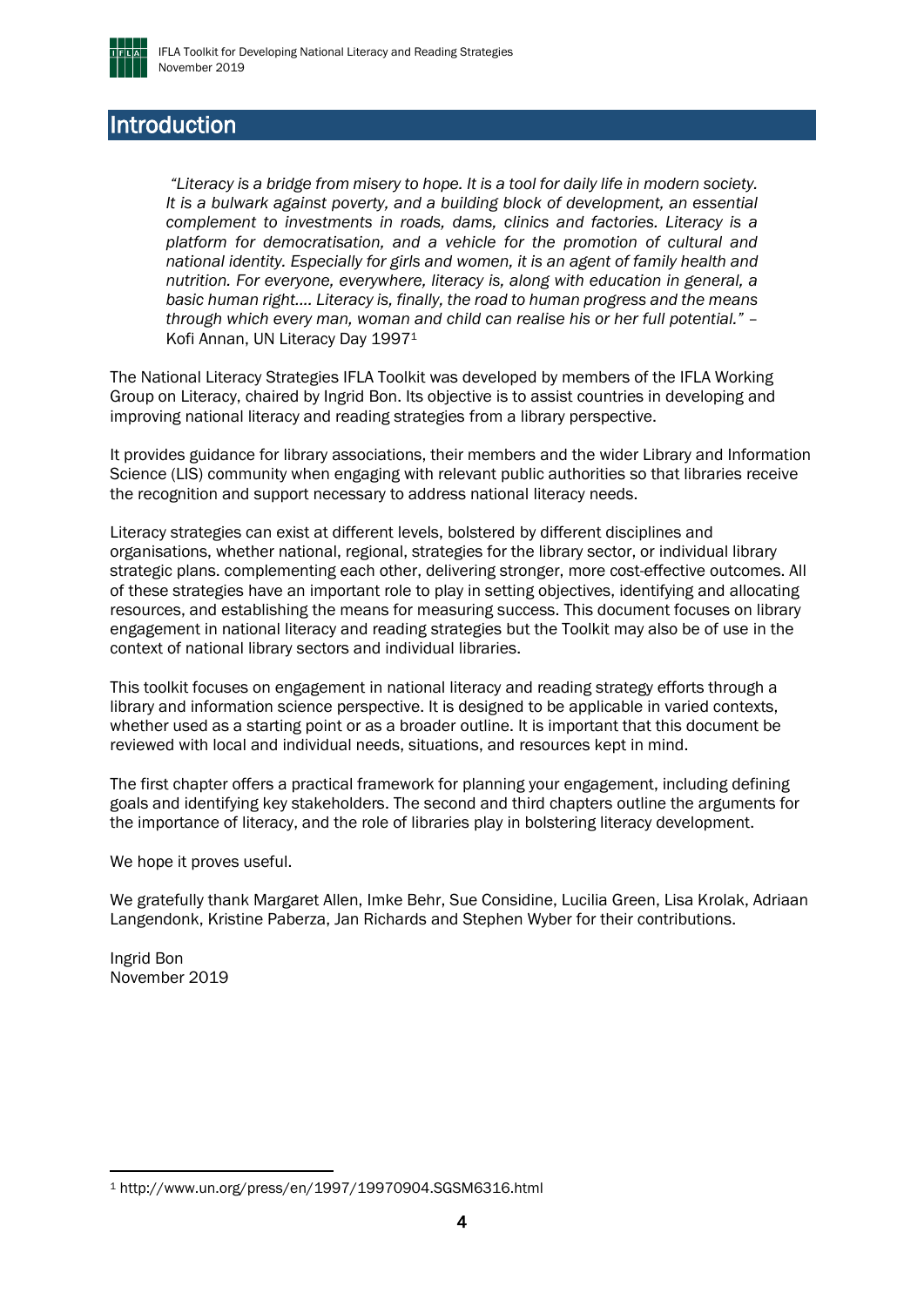

## <span id="page-4-0"></span>Policy Recommendations by Unesco

The UNESCO Institute for Lifelong Learning (UIL) stated in 2016: *Used strategically, libraries have the potential to play a key role in promoting national literacy efforts, as they are trusted by people in the communities they serve and are in a good position to provide a wide variety of literacy opportunities.* In their Policy Brief<sup>2</sup> *Using Libraries To Support National Literacy Efforts,* UIL identified the following key policy recommendations:

- 1. Involve libraries in the policy dialogue surrounding literacy and ensure that libraries are an integral part of local and national literacy strategies and efforts. Given the library's unique mission, governments should ensure that representatives of the library community are included, along with other public and private literacy stakeholders, in the policy dialogue for the development and implementation of local and national literacy strategies and efforts.
- 2. Enable libraries to provide a literate environment for everyone to develop, enhance and sustain literacy skills within a lifelong learning perspective. Governments should ensure that libraries are able to provide free access to reading materials, literacy activities and (online) information in a safe and friendly environment, where families and individuals can read and learn together. Libraries support literacy and learning needs from birth through senior years and are an ideal community space to facilitate intergenerational and family learning.
- 3. Ensure libraries are inclusive and have the knowledge and resources to provide relevant literacy materials in a welcoming space for marginalised, vulnerable and minority language groups.

Libraries should serve as a convenient hub where diverse groups can find relevant literacy materials and support. This includes materials, services and activities for people with different literacy levels and abilities. Where availability of materials in minority languages is limited, libraries should support the creation of local content relevant to the community.

- 4. Institutionalise professionalisation and invest in ongoing training for all library staff. Training should help library staff to be professionals with a service and needs-based approach to modern libraries, including an understanding of literacy challenges and solutions, the process of learning to read and write, and the extent of local and national policies on literacy. Training should also involve using ICTs to develop and sustain literacy skills and teaching digital skills.
- 5. Collect and analyse the data provided by libraries for better informed policy-making and coordination of the various literacy efforts of different stakeholders. Libraries should measure and evaluate their literacy activities and services and share their findings with governments and the general public. Libraries need to understand and be able to communicate the impact of their literacy work, including how their literacy efforts can best support the achievement of local and national literacy goals.

(UIL Policy Brief #6, *Using Libraries to Support National Literacy Efforts*, 2016)

<sup>2</sup> [http://uil.unesco.org/literacy/libraries-and-literacy-using-libraries-support-national-literacy-efforts-uil](http://uil.unesco.org/literacy/libraries-and-literacy-using-libraries-support-national-literacy-efforts-uil-policy-brief-6)[policy-brief-6](http://uil.unesco.org/literacy/libraries-and-literacy-using-libraries-support-national-literacy-efforts-uil-policy-brief-6)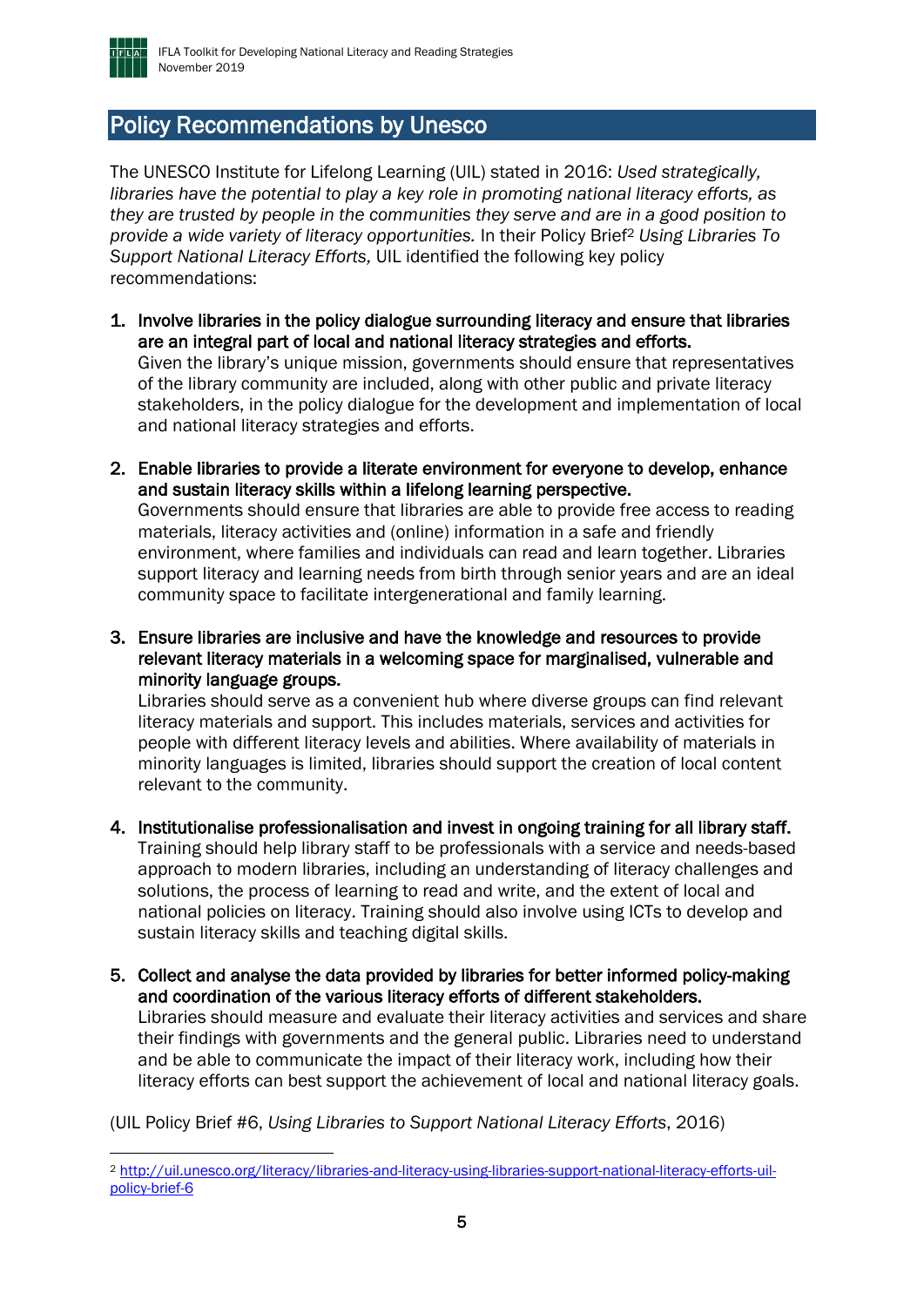

## <span id="page-5-0"></span>**Summary**

This summary highlights the most essential points of the toolkit. Please read the attached toolkit for greater details.

- 1. Planning your engagement concerning (National) Literacy Strategies
	- a. Conduct a preliminary analysis of the current situation is there an existing strategy?
	- b. Identify what needs to change, what can be re-purposed, modified, or amplified.
	- c. Define your goals.
	- d. Map out the targets of your advocacy, important stakeholders, and potential partners.
	- e. Evaluate these targets, stakeholders and partners, and determine the most efficient way to communicate and achieve results.
- 2. Making the case for literacy: Arguments (to be supported with research and data where possible)
	- a. Higher literacy levels are linked to successful knowledge societies.
	- b. Illiteracy or low literacy is associated with societal costs, such as unemployment, poor health, or unsustainable inequality.
	- c. Universal literacy can be a driver of greater fairness, especially for marginalised groups.
	- d. Literacy is key to social integration and civic participation.
	- e. Literacy, and in particular more advanced forms of literacy, are increasingly essential in order to survive, and thrive, in a digital world.
	- f. Literacy enables people to make more effective use of other government services.
	- g. Universal literacy features in the UN 2030 Agenda and is a core component of the OECD's Programme for International Student Assessment (PISA).

#### 3. Making the case for libraries in supporting literacy efforts: Arguments to be supported with research and data where possible)

- a. Libraries are well-trusted, safe and friendly spaces, supporting lifelong learning and community development.
- b. Libraries already exist and are ready to contribute. They can represent a low-cost means of delivering literacy strategies.
- c. Libraries are deeply embedded in their communities, with a in-depth understand of the needs of their users. They often maintain strong networks of relationships with other community and business organisations.
- d. Many librarians are specifically trained in providing support to younger readers for example, and can complement the work of schools and school libraries.
- e. Libraries are open to people throughout their lives, not just during childhood, making them a vital first stop for people looking to improve their literacy.
- f. Libraries promote not just literacy, but also a love of reading. Building a reading habit has been shown to improve results at school and elsewhere.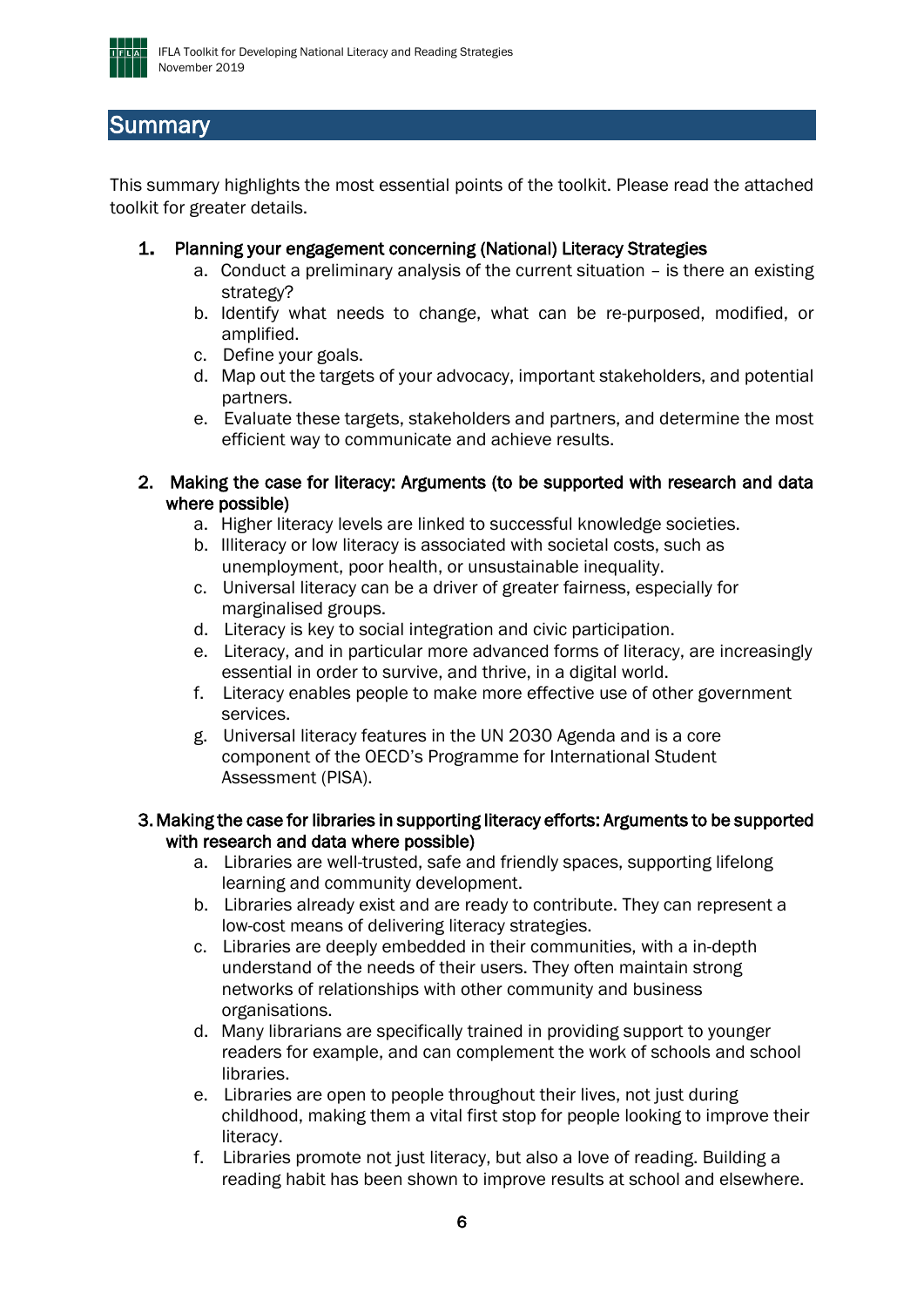

Libraries also support the demand for books throughout an individual's lifetime.

g. A number of countries already recognise the role of libraries in delivering literacy.

#### 4. Building the case with evidence and data

- a. Data and evidence are essential in order to justify change, such as the creation or updating of a literacy strategy. Your arguments are strengthened by the presence of evidence-based strategies.
- b. There is a lot of data at the international level on literacy, including on the impacts of high – or low – literacy on other policy areas such as health or employment. Expand your search for evidence beyond the field of library and information science. A wealth of information on the impacts of high or low literacy levels exists in other policy areas and disciplines such as the health sciences, economics, and business management.
- c. Collect examples of library programs that demonstrate the positive impact of their work on literacy through data. This provides vital evidence in campaigning to get libraries involved in national literacy strategies.
- d. Stories also have a powerful impact. IFLA's SDG Stories initiative provides a portal to find – and post – examples of what libraries are achieving on a global scale.

#### 5. Delivering your arguments

- a. Delivery is key to an argument's effectiveness.
- b. Collect ideas and advice from other resources on advocacy, and apply these to your own efforts.
- c. Anyone, through their experience and ideas, can be a strong advocate for the library's role in supporting the implementation of modern literacy and reading strategies.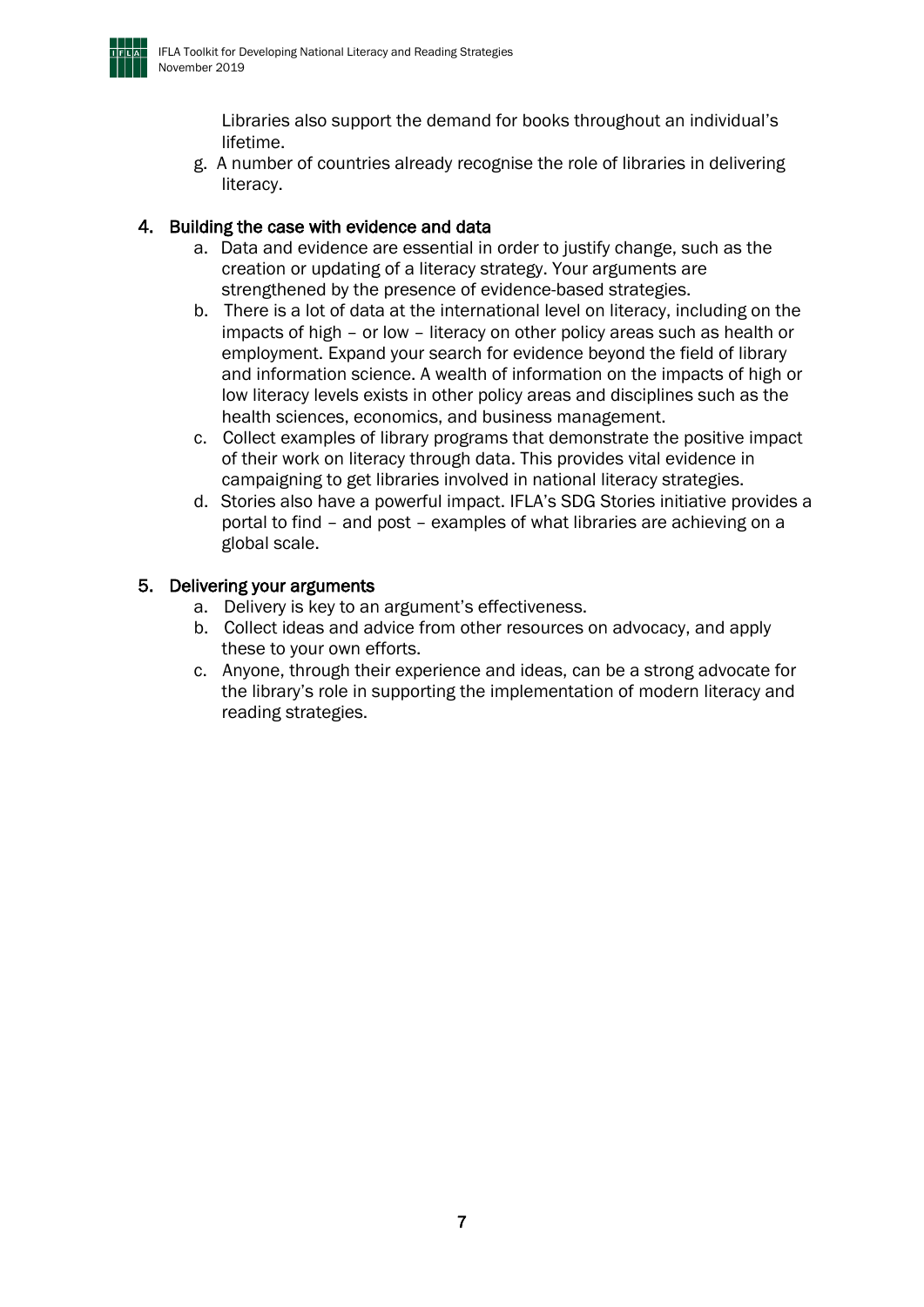

## <span id="page-7-0"></span>1. Planning your engagement around literacy strategies

There are a number of reasons why libraries should engage in national strategy-setting. Engagement at the national or state level makes it easier for libraries to benefit from available funding sources, whether from government or private entities. Involvement in national strategy-setting creates new opportunities for library visibility, acting as a basis for forming new partnerships at all level. Most importantly, it helps libraries realise the shared goal of a universally literate, informed, and participatory society.

For governments, including libraries in national strategy-setting offers an opportunity to draw on key existing resources in promoting literacy and reading. Such efforts can then mobilise all actors in the literacy field around common goals, allowing for reflection on whether key populations or types of literacy are overlooked, and increasing credibility when working with donors or funding entities.

Even so, each country – and in many cases, each state within a country – is structured in a different way. Consequently, library associations and libraries also operate in different ways. Therefore, it is best to begin with an assessment of the current national picture. When conducting a needs assessment, you will need to answer the following questions:

#### <span id="page-7-1"></span>Does your country already have a national literacy strategy in place?

Identify the existing documents that define how your country aims to build literacy skills and promote reading. This may be a stand-alone strategy, or part of a broader plan, for example, plans addressing curriculum and education or workforce development skills. It may also be spread across different documents (e.g. literacy strategies targeting children, literacy strategies for secondary language acquisition).

If strategies are located, carefully review all documents. Consider whether or not the strategic plan reflects the role of libraries and the contribution libraries can offer. Were libraries involved in its development? Does it provide financial or legal support to libraries involved in its implementation or promotion?

Even if there is no mention of libraries, does it contain reference to activities where libraries have a particularly strong contribution to make, for example community or informal learning, encouraging a love of reading, or support for early childhood education?

Under such examination, the following scenarios may be uncovered, amongst others, each of which implies different needs:

- There is no literacy and/or reading strategy.
- The current strategy does not recognise the contribution that libraries can make.
- The current strategy does not provide funding or legal support for library literacy support services.
- The current strategy is outdated and does not include consideration of digital tools.
- The current strategy is focused on school-aged children, and does not take into consideration the literacy needs of adults.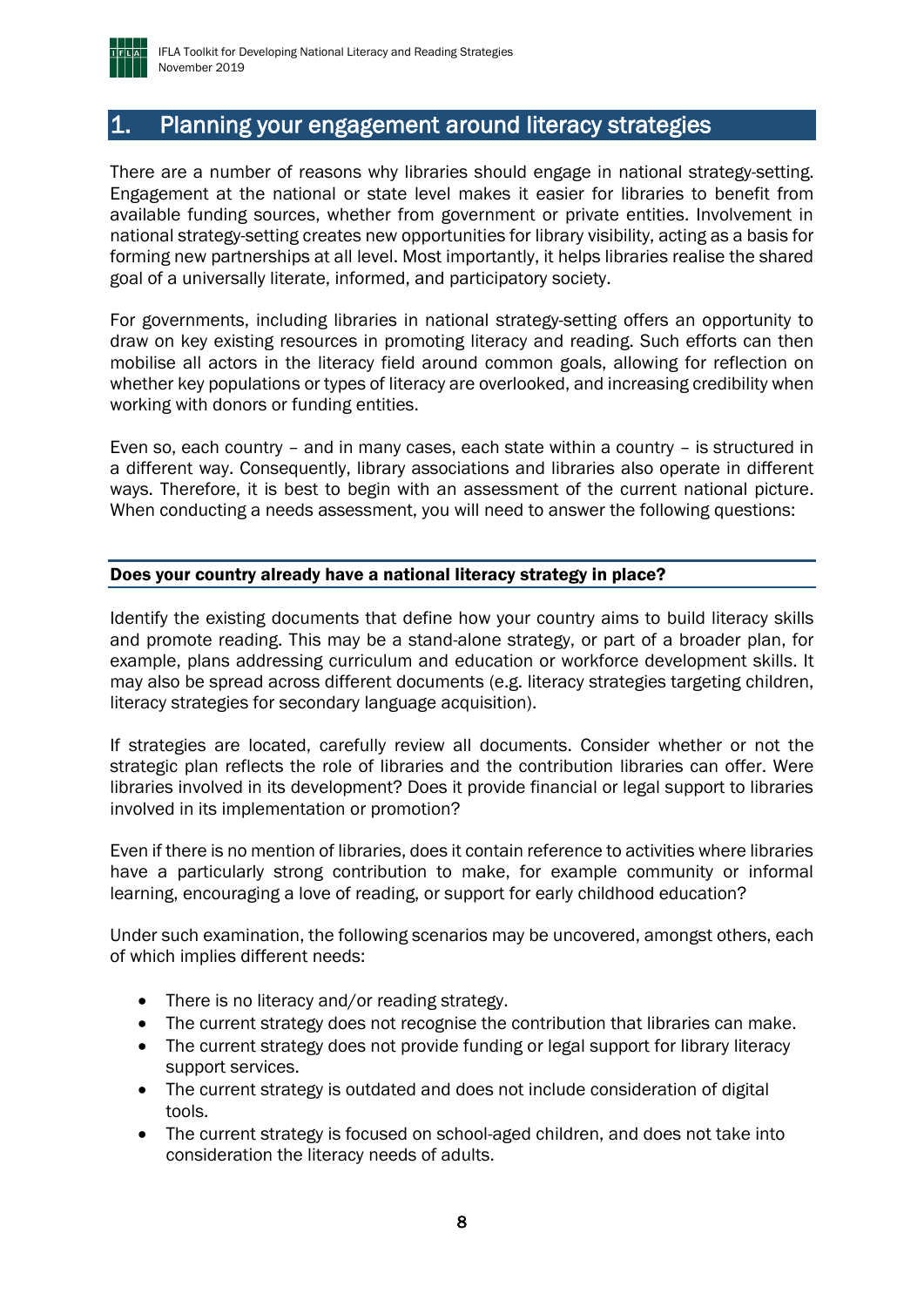

- The current strategy is focused on basic literacy and does not adequately target more advanced forms of literacy.
- The current strategy does not address the importance of developing a lifelong love of reading.

#### <span id="page-8-0"></span>What needs to change?

Once needs and areas for improvement are identified, goals and objectives can be determined. It is important to be clear about your goals and objectives so that advocacy and communication efforts are focused and consistent in their presentation. What one change would have most impact? Can you then summarise your objective in one sentence? Can you explain it in a short letter to a senior politician or newspaper? In a tweet? Develop a short elevator speech and practice its delivery.

Potentially relevant objectives include:

- Ensuring that literacy and reading strategies are focused on people throughout their lives by including commitments, and targets, for lifelong literacy.
- Developing higher levels of school-readiness by establishing and supporting programs that target parents and pre-school aged children.
- Updating the strategy to include digital tools and literacy in digital spaces and across digital platforms.
- Ensuring that the strategy includes a focus on developing a love of reading as a factor in building literacy skills.
- Including more advanced forms of literacy in the strategy as commitments or targets.
- Overcoming the continuation of low literacy across generations.

For individual libraries goals include:

- Raising the profile of libraries in literacy and reading strategies by recognising these explicitly as a partner.
- Ensuring that, where resources are available, libraries receive a share, or at least are eligible to apply.
- Promoting the inclusion of libraries in literacy networks at local, regional and national levels.
- Start a literacy network, if one does not exist.

#### <span id="page-8-1"></span>Who matters in the field?

Where there are plans and strategies in place, it is best to advocate for amendments or updates to these existing documents, so that the role of the library (and support for it) is taken into account.

First, create a list of those who have decision-making power over existing literacy strategies, or the creation of such plans. Identify who, if any of them, is in your immediate sphere of influence – i.e. because you have contacts there. Options can include: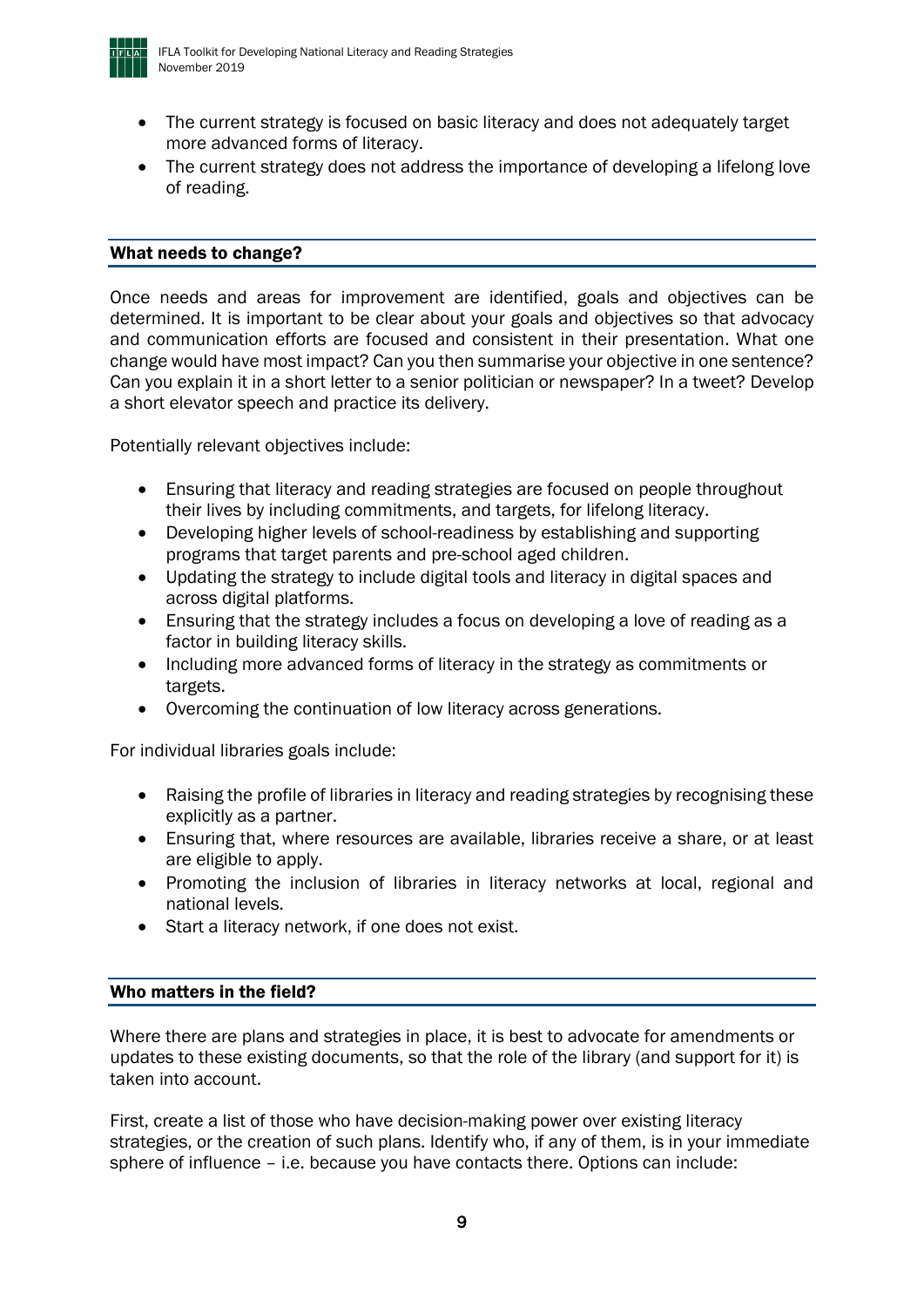

- Ministry of Education (education agencies, education departments)
- Ministry of Culture (cultural agencies, cultural organisations)
- Ministry of Skills (sometimes also referred to as a department of labour)

Who is responsible within these organisations? Is there a department or directorate that oversees literacy efforts? Try to find an organisation chart that maps out who is responsible for what.

Second, consider who shapes the approach and focus of the government currently in power. Options may include:

- Parliamentary committees
- Prominent journalists and commentators (including on radio, TV and the internet)
- Think-tanks and academics
- Foundations and charities
- Local affiliates of organisations such as the International Board on Books for Young People (IBBY)
- UNESCO National Commissions/Offices
- Local political or site-based organisations

Finally, identify potential partners – organisations that are most likely to be involved in delivering and designing literacy strategies or plans. While some may be potential competitors for funding, many will help to advocate on behalf of library involvement to ensure the inclusion of libraries and librarians in national strategy development.

Sometimes these potential partners have strong connections with funding agencies, decision makers and other stakeholders, and they may be willing to use their own channels to lobby directly on behalf of libraries. Such players may include:

- Non-Governmental Organisations (NGOs), or Lions/Rotary Clubs
- Reading (and writing) Foundations
- Agencies working with specific, disengaged target audiences e.g. unemployed/low income groups, indigenous communities, immigrants and refugees
- Schools, pre-schools, daycare centres, youth healthcare centres and adult education centres
- Book and literacy centres
- Publishers

Further questions to explore:

- Who is most important for achieving what you want to achieve?
- With whom do you have the best contacts? Where do you need to invest effort to win support? Is the effort expended worth it?
- What do the individuals you have identified think about libraries? Do they view libraries in a negative or positive light? Are they active or passive?
- What are their goals, in general and for a literacy strategy? Are these goals aligned with yours?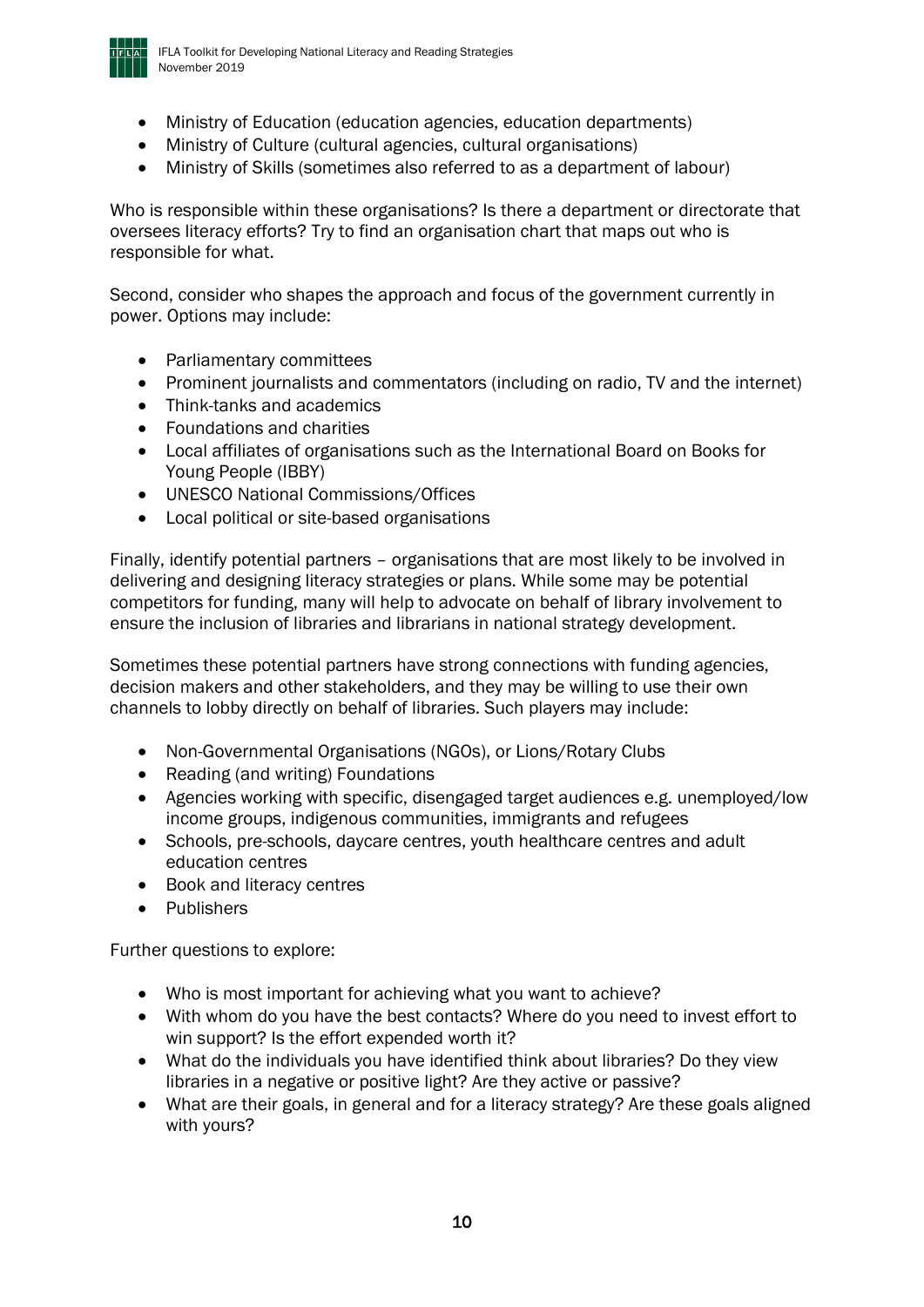

Use this information to map out and plan your advocacy targets and effort, making sure to focus on the people and organisations that are the most important and useful for this work. Remember also that you do not need to advocate to someone directly. You can work through partners who believe in your cause, and may have a more powerful voice.

#### Wrapping up: What are the elements of a good strategy process?

- Assess the current situation is there an existing strategy?
- Evaluate what needs to change.
- Define your goals.
- Develop proposals for changes to improve the current literacy and reading strategy.
- Map out the targets of your advocacy, important influencers, and potential partners.
- Evaluate these targets, influencers and partners, and think about how to best use your time to achieve optimal results.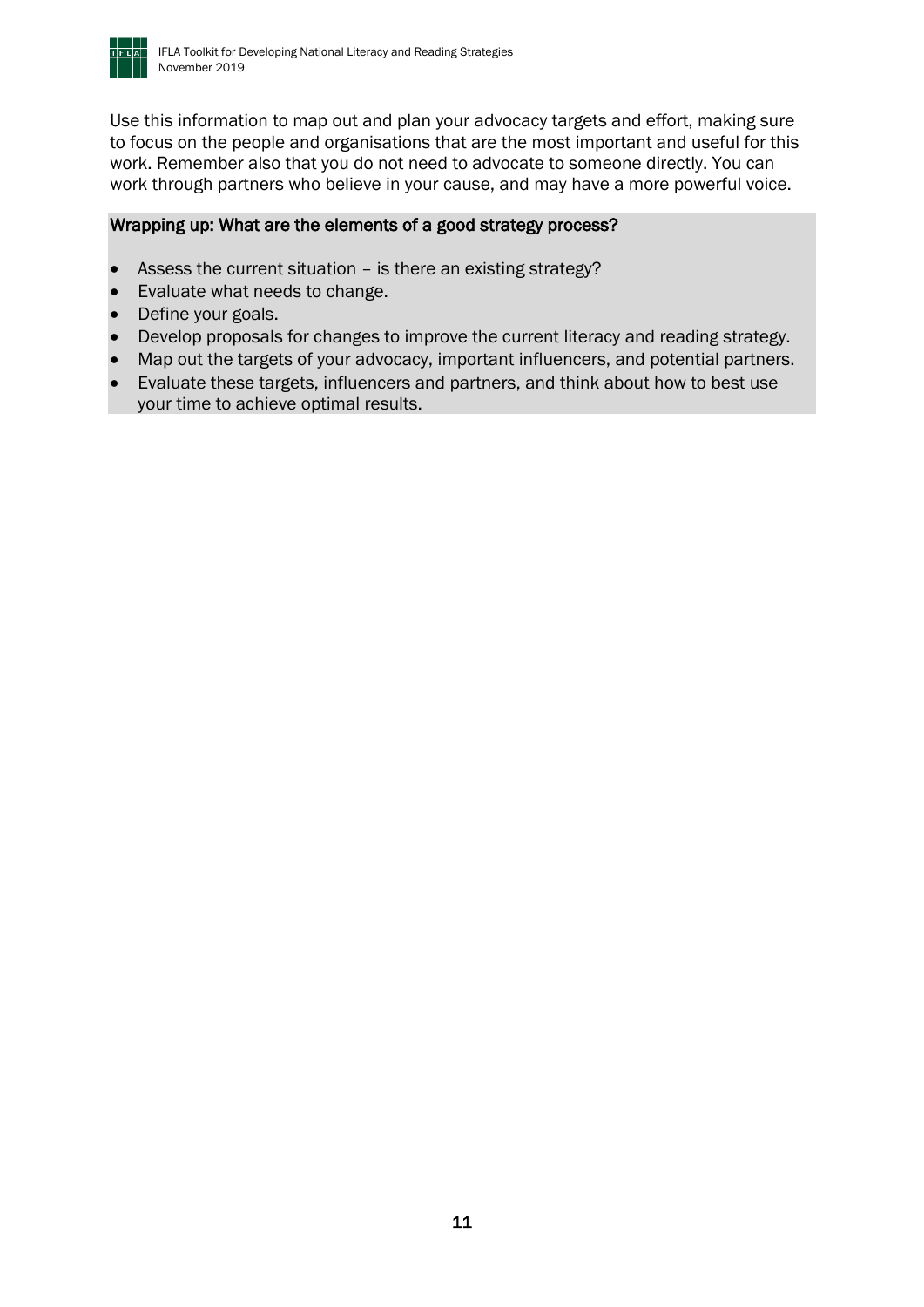

## <span id="page-11-0"></span>2. Making the Case for Literacy: Why Literacy Matters More than Ever

Few are those who claim that literacy is not important – it is a clear goal in the UN's 2030 Agenda. However, there are many other priorities competing for attention and resources, even within broader education policy. It is vital to be able to articulate why literacy, in particular, deserves attention.

*"Literacy stands at the heart of the 2030 Agenda. It is a foundation for human rights, gender equality, and sustainable societies. It is essential to all our efforts to end extreme poverty and promote well-being for all people. That is why the Sustainable Development Goals aim for universal access to quality education and learning opportunities throughout people's lives. One of the targets of Sustainable Development Goal 4 is to ensure that all young people achieve literacy and numeracy and that a substantial proportion of adults who lack these skills are given the opportunity to acquire them.* 

*Fifty years ago, International Literacy Day was proclaimed to promote literacy as a tool to empower individuals, communities and societies. We have made significant progress over the past five decades, but the world is still very far from universal literacy. And today, with the world becoming increasingly digitised and information rich, new opportunities and challenges are emerging" –* Ban Ki-Moon, UN Literacy Day September 2016*<sup>3</sup>*

In today's fast-paced and ever-evolving society, a wide set of knowledge, skills and competencies are essential for participation in social, economic, cultural and civic life. Literacy is a key competency. When we talk about literacy we refer to the OECD definition: ''The ability to understand, evaluate, use and engage with written text to participate in society, to achieve one's goals, and to develop one's knowledge and potential". Literacy is essential for developing further skills that enable workers to function effectively and safely in their workplace. Literacy is what enables a human being to remain connected to the complex, digital in which we live.

Although literacy has been high on the development agenda over the past decades, there are still 750 million adults (two-thirds of whom are women), 115 million young people and some 250 million children of primary school age who lack basic reading, numeracy and writing skills. Furthermore, 124 million children and adolescents receive no schooling at all (UIS, 2017) and grow up without sufficient literacy skills.

People with low literacy levels can be found in any nation. For example, in the European Union one in five adults aged 15-65 has significant difficulties in reading, numeracy and writing, even after attending compulsory schooling.

The OECD Survey of Adult Skills (PIAAC) indicates that adults in technology-rich environments who have low levels of proficiencies in literacy, numeracy and problemsolving face a higher risk of unemployment, a higher incidence of poverty and social

<sup>3</sup> https://www.un.org/press/en/2016/sgsm18044.doc.htm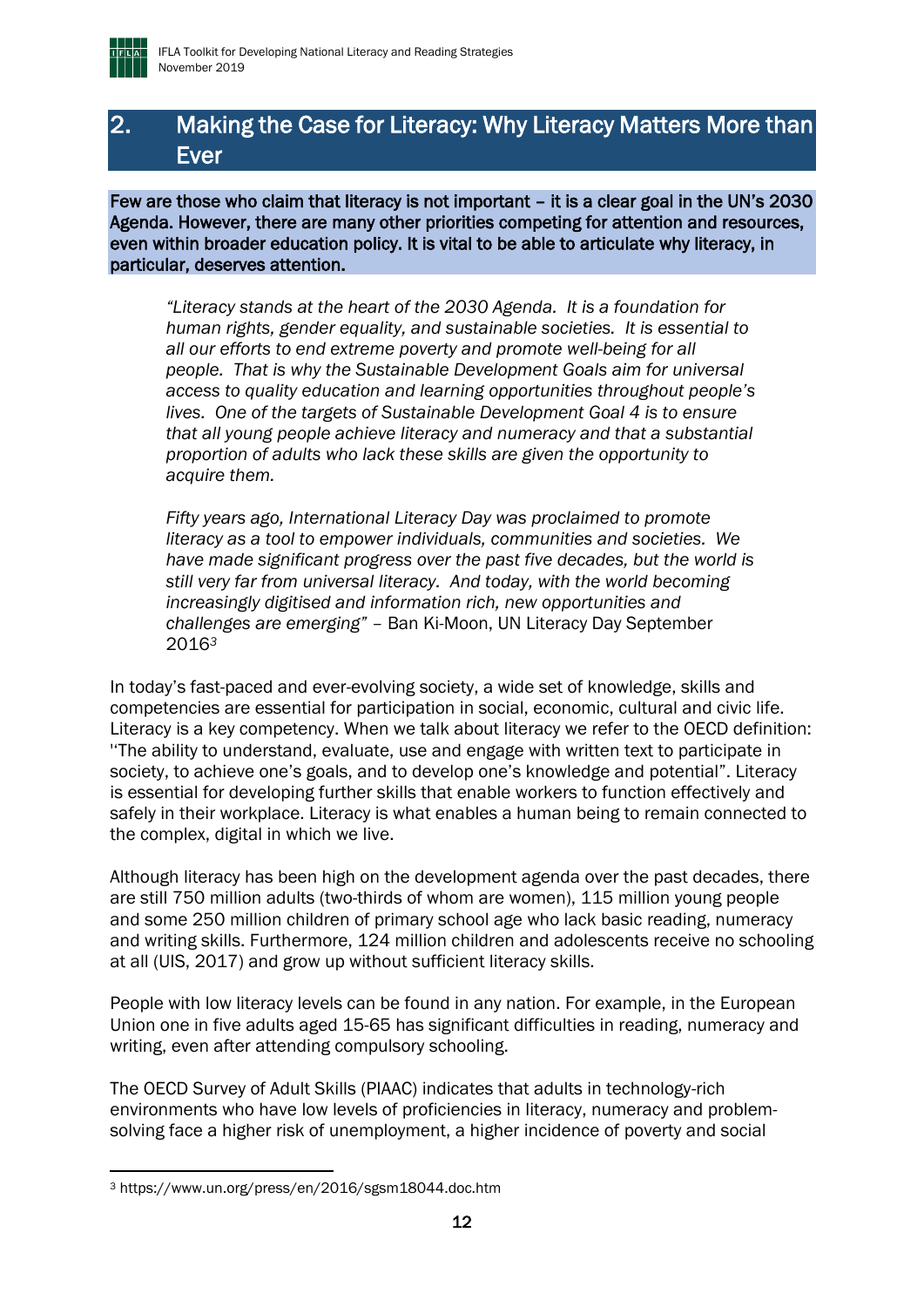

exclusion, higher health risks and lower life expectancy, while their children face higher risks of educational underachievement (OECD, 2016).

Without sufficient literacy skills, people are "more vulnerable to ill health, exploitation and human rights abuse. They are more likely to be unemployed and paid less. Unable to read or write, they are held back from their full potential, and whole communities are locked into vicious cycles of poverty that lay the conditions for violence and strife" (Irina Bokova)4.

As the world grows ever more digitised and networked, it is even more important that every citizen is given the skills that literacy affords so that they can find gainful employment, increase personal skills, take part in social activities, and participate politically.

Literacy learning is not something that stops when an individual leaves school or achieves a certain educational level. The acquisition and development of literacy skills takes place before, during and after formal education, in and out of school, and through informal learning, throughout a person's life. It is never too early or too late to improve literacy skills (UIL, 2017).

Moreover, with the proliferation of the internet and technology, the conventional concept of literacy being a set of reading, writing and counting skills, has evolved. It is now understood to include means of identifying, understanding, interpreting, creating, and communicating in increasingly digital, text-mediated, information-rich and hyperconnected societies and economies. This also implies new and more advanced forms of literacy.

Therefore, in order to reach the literacy targets of the UN Sustainable Development Goal SDG 4, countries need to adopt a life-long approach to literacy learning.

#### Arguments for focusing on literacy:

- 1. Higher literacy levels are linked to successful knowledge societies.
- 2. Low-literacy is associated with high societal costs, such as unemployment, poor health, or unsustainable inequality.
- 3. Literacy can be a driver of greater fairness, especially for marginalised groups.
- 4. Literacy is key to social integration and civic participation.
- 5. Literacy, and in particular more advanced forms of literacy, are increasingly essential in order to survive, and thrive, in a digital world.
- 6. Literacy enables people to make more effective use of government services.
- 7. Universal literacy features in the UN 2030 Agenda, and is a core component of the OECD's Programme for International Student Assessment ([PISA\)](file:///C:/Users/stephen/AppData/Local/Microsoft/Windows/INetCache/Content.Outlook/L8A1U3G2/pisa.oecd.org), as well as the Progress in International Reading and Literacy Survey [\(PIRLS\)](https://en.wikipedia.org/wiki/Progress_in_International_Reading_Literacy_Study).

<sup>4</sup> https://www.compassion.com/world-days/international-literacy-day.htm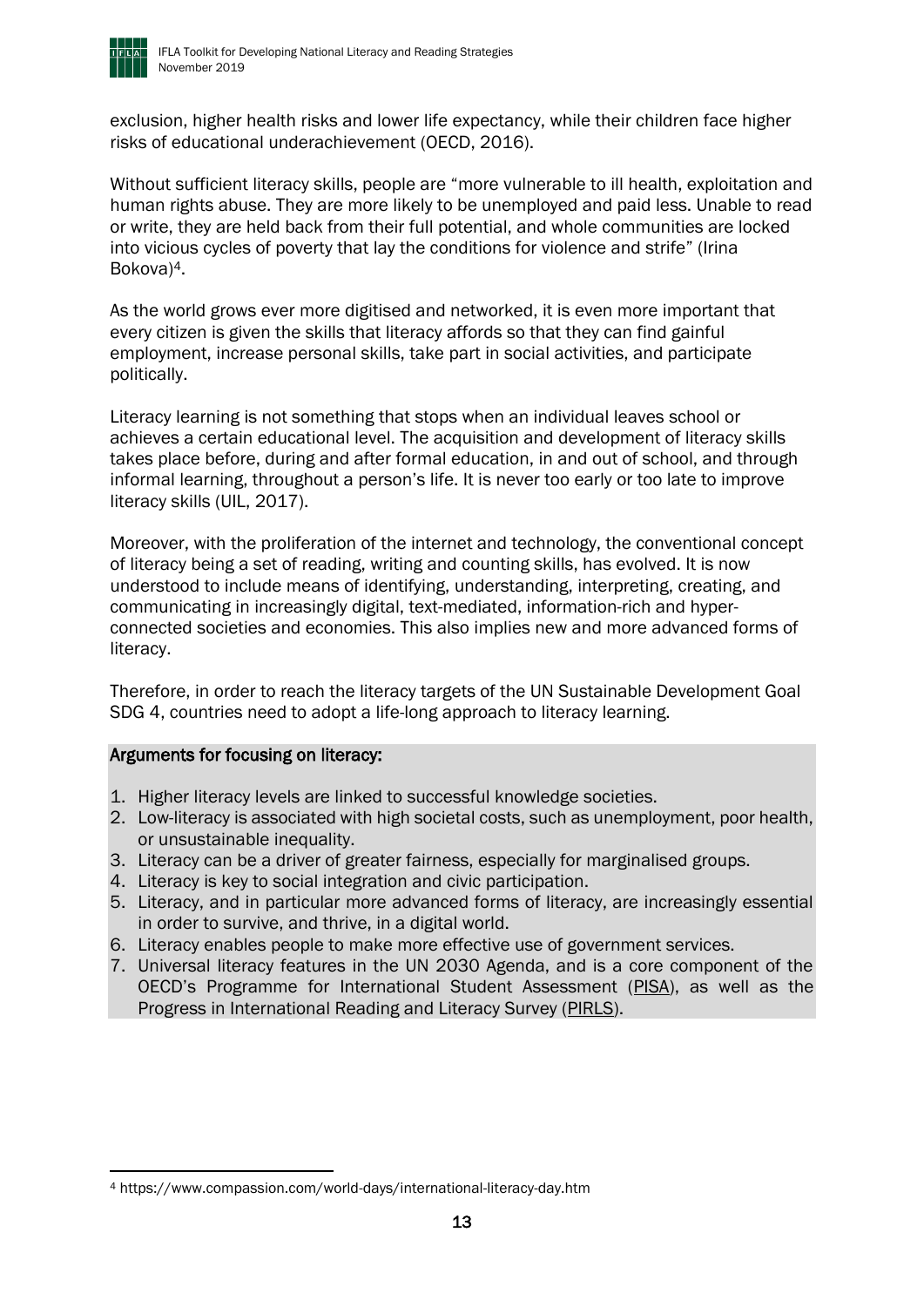

## <span id="page-13-0"></span>3. Opportunities for Library Support of Literacy Efforts

When people think of literacy, they tend to think of narrowly focused, formal education efforts where people do indeed learn to read and write. Strategies and other initiatives also run the risk of using this narrow definition of literacy. In complementing the work of schools, pre-schools and families, libraries bring with them a tradition of supporting literacy, and a love of reading, among people of all ages. Therefore, it is important to advocate for the involvement of libraries and librarians in the development of literacy initiatives, so that literacy is more broadly associated with lifelong learning.

Sustainable Development Goal (SDG) 4.6 centres on literacy, stating: 'By 2030, ensure that all youth and a substantial proportion of adults, both men and women, achieve literacy and numeracy'.

Literacy development begins at birth. Therefore, public and school libraries often devote special attention to supporting early literacy skill development and family reading, especially for families with low literacy skills. Early literacy skill development contributes to a larger vocabulary, stimulates brain development, and builds emotional bonds between children and adults. Being read to for at least 15 minutes a day during (early) childhood promotes a growing engagement with language and reading, supports the development of interpersonal skills, and puts children as much as one year ahead of those who are not being read to (Krashen, 2004).

For young people and adults at all levels of literacy proficiency, libraries are an excellent resource. They enable users to locate relevant information through reading materials, and by providing access to public computers equipped with internet access, in addition to the support available with readers advisory, publicly funded databases, and programming. Having access to a public library is also crucial for adults and families with low literacy skills as it is an accessible, trusted and safe place to improve the literacy skills they did not attain during their formal education (UIL, 2016). School libraries support the development of critical research and evaluation skills through instructional partnership efforts, and collections built around the curriculum.

Beyond supporting the development of pure literacy skills, building a strong reading culture fosters independent readers and learners of all ages; readers and learners who are better able to take on the world and seize the opportunities it presents. This, in turn, promotes creativity, innovation, and employability, thus strengthening society.

#### <span id="page-13-1"></span>Community Focused Library Programming

The engagement of the community is key to developing a national literacy strategy. Libraries are ideally placed to be leaders in the field. They are more than simply service providers offering and supporting literacy programs. They are active and trusted connectors, with a deep knowledge of their community's needs, and often seen as more welcoming than commercial venues.

In 2012 Dr. R. David Lankes, Director of the School of Library and Information Science at the University of South Carolina, tweeted the much-quoted observation 'Bad libraries build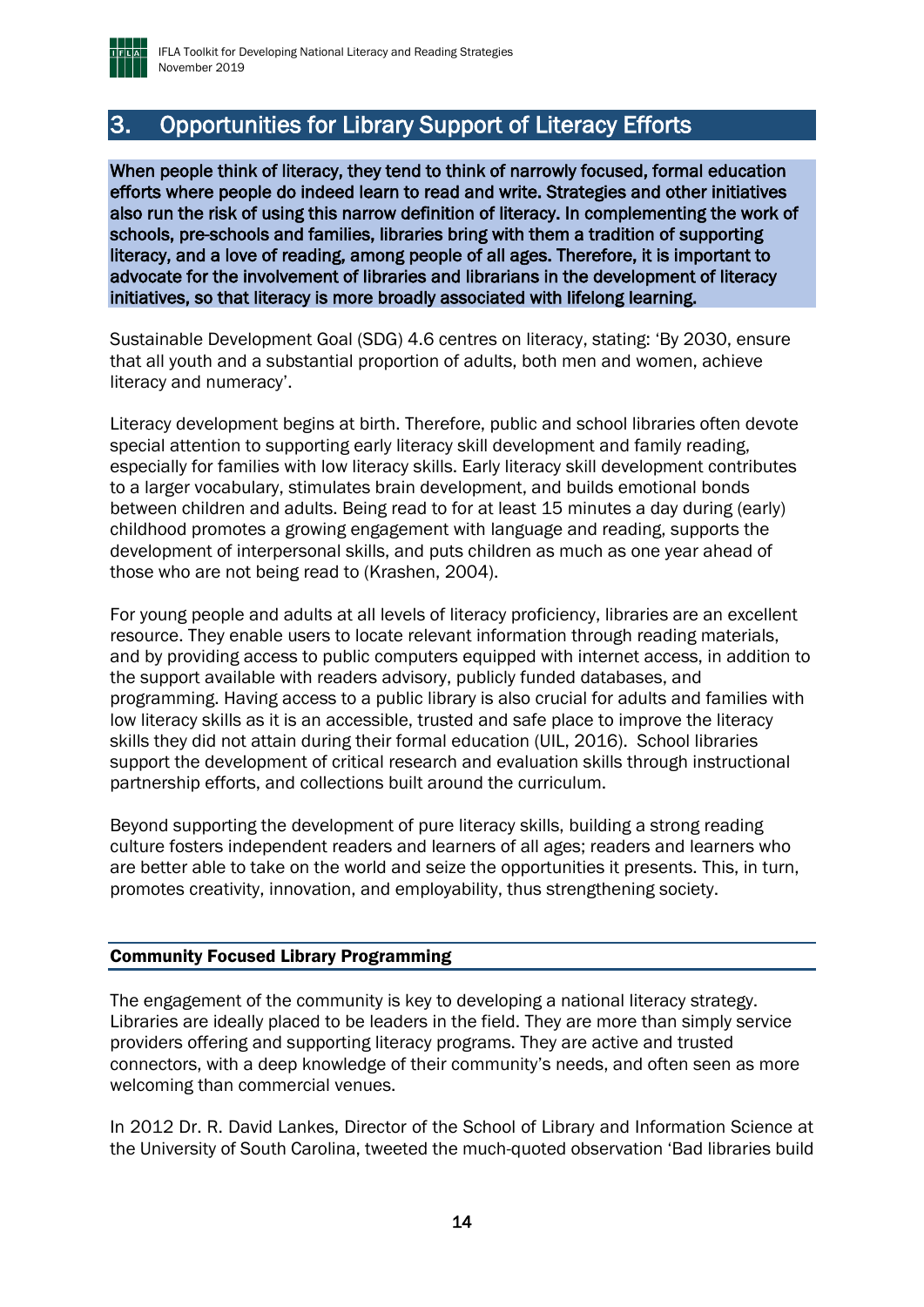

collections, good libraries build services ...Great libraries build communities.'<sup>5</sup> Lankes has subsequently argued that the people within a community are the library's most essential and valuable collection.

Libraries do not need to limit themselves to their buildings. There are many examples of successful delivery of library services in places such as community centres, local parks, health clinics, workplaces, and outdoors venues. Such measures can also make it easier to reach marginalised populations.

Libraries can also offer a means of getting communities involved in the definition of literacy and reading strategies. Through consultations, experiences, or by simply getting people talking about literacy and the need to break down the stigma of low reading and writing skills, libraries contribute to the development of a more inclusive, more effective strategy.

#### <span id="page-14-0"></span>Precedents from Around the World

A number of countries have already recognised the role of libraries in national literacy strategies, having engaged libraries and library associations in the policy-making process.

Angola and Malta acknowledge libraries as key complement to schools in the development of literacy and reading skills among children. Libraries are given a part to play in supporting adult and lifelong learning in the Democratic Republic of Congo, Denmark, Malta (again), and Indonesia. The library's contribution to reading promotion is highlighted in Italy, Spain, Niger, Burkina Faso, and Mozambique, while Malta and Finland both recognise how libraries can promote the development of higher forms of literacy.

A number of these strategies have been developed by, or in collaboration with, librarians and library associations, with the strategies in Malta, Papua New Guinea, Australia and the Netherlands offering good examples. Sometimes, national or state libraries have their own strategies, such as the Literacy Strategy of the State Library of Western Australia: Literacy Matters<sup>6</sup>.

More information on these strategies can be found on the resources page<sup>7</sup>.

#### Arguments for including libraries in literacy strategies

- Libraries are well-trusted, safe and friendly spaces, supporting lifelong learning and community development.
- Libraries already exist and are ready to contribute. They can represent a low-cost means for delivery of literacy strategies.
- Libraries are well embedded in their communities, and understand well the needs of their users, as well as holding pre-existing relationships with other actors and agencies.

<sup>6</sup> State Library of Western Australia (2017), *Literacy Strategy of the State Library of Western Australia: Literacy Matters*, [https://www.slwa.wa.gov.au/our-services/learning-literacy-and-languages/literacy,](https://www.slwa.wa.gov.au/our-services/learning-literacy-and-languages/literacy) accessed on 7 May 2019

<sup>5</sup> https://twitter.com/rdlankes/status/166525664319639552?lang=en

<sup>&</sup>lt;sup>7</sup> [Start.me website](https://start.me/p/Z9eygL/startpagina)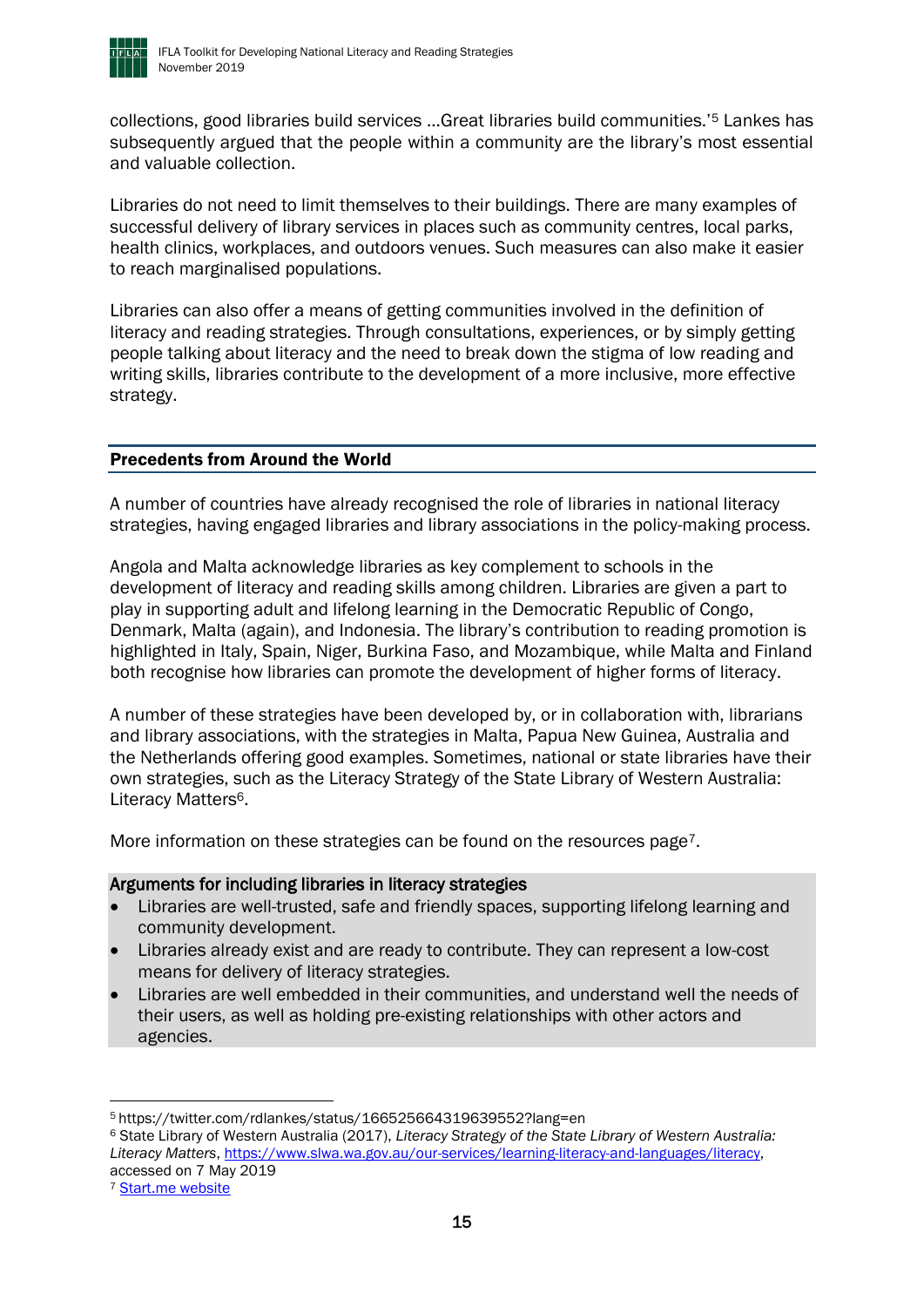

- Many librarians are specifically trained in providing support, for example to younger readers, and can complement the work of schools and school-based librarians.
- Libraries are open to people throughout their lives, not just during childhood, making them a vital hub for lifelong literacy development and learning.
- Libraries promote not just literacy, but also a love of reading. Building a reading habit has been shown to improve results at school and elsewhere and to support a demand for books later in life.
- It's been done before! Libraries are already cited in a number of literacy and reading strategies.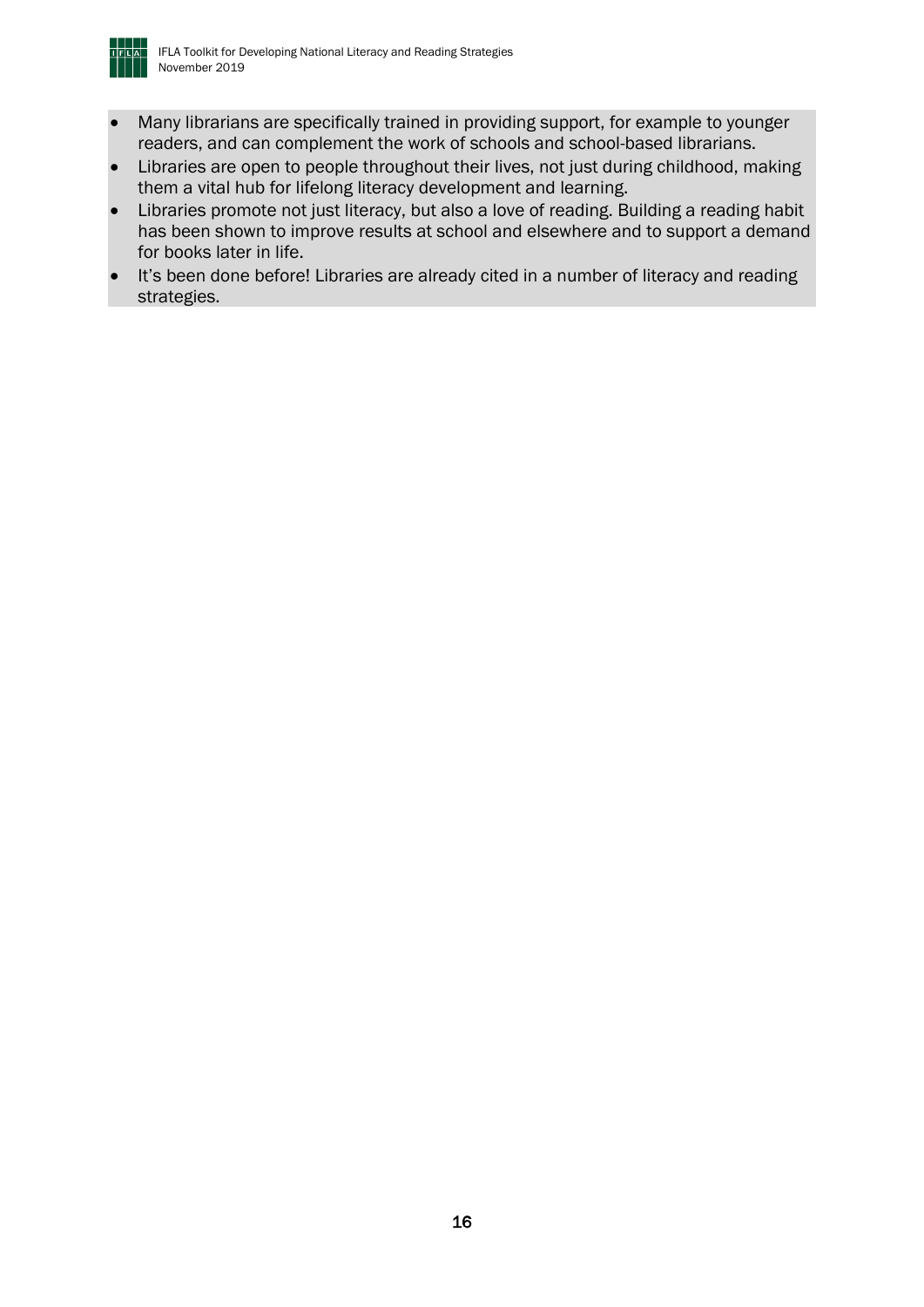

## <span id="page-16-0"></span>4. Building the Case for Literacy: Evidence and Data

In arguing for the need for a (renewed) literacy strategy, it is important to support your argument with evidence. Sometimes, stories and anecdotes will prove most powerful. In other situations, hard data is required.

It is widely recognised that governments should base their policies and strategies on evidence and data. In promoting literacy and reading strategies and efforts involving libraries, it is important to provide facts, figures, and anecdotal evidence. These can help you, and your allies, encourage decision-makers toward action.

#### <span id="page-16-1"></span>Evidence-Based Literacy Strategies

Consider using data on literacy (national, regional, and local) to make your case. Traditionally, literacy is assessed by judging whether an individual can read and write, with understanding, a short simple statement about their everyday lives, and is collected for adults (people aged 15 and above, by gender), and youth (people aged 15-24, by gender).

International organisations working in the field, such as UNESCO and OECD<sup>8</sup>work with more sophisticated and detailed break-downs and measures of literacy. For example, the OECD's PISA study focuses on different levels and types of literacy, allowing for comparison with figures on socioeconomic characteristics (income, migrant background, reading habits at home). Meanwhile, UNESCO has, working with IFLA, defined ways of measuring more advanced forms of literacy, such as media and information literacy.

By defining statistical methodologies, these organisations make it possible for governments (and libraries) not only to measure progress over time, but also to compare performance between regions and countries. These same organisations also publish this material, making it possible for libraries to use this information when advocating for their participation in literacy strategy development and deployment.

National or regional data in particular can be useful when it helps to identify areas where change is necessary, for example to develop literacy among adults, or to provide more reading support. For example, this sort of data can demonstrate the costs of low childhood literacy later in life<sup>9</sup>, the link between low literacy and bad health<sup>10</sup>, or the risk of certain parts of the population being left behind<sup>11</sup>. All make for powerful arguments for strong literacy strategies, with libraries at their heart.

<sup>7</sup> Organisation for Economic Cooperation and Development

<sup>8</sup> OECD, 2010, T*he High Cost of Low Educational Performance*

<sup>9</sup> OECD, 2018, *Association betweebn Literacy and Self-Rated Poor Health in 33 High- and Upper-Middle-Income Countries*, OECD Education Working Paper No. 165,

[http://www.oecd.org/officialdocuments/publicdisplaydocumentpdf/?cote=EDU/WKP\(2018\)1&docLanguag](http://www.oecd.org/officialdocuments/publicdisplaydocumentpdf/?cote=EDU/WKP(2018)1&docLanguage=En) [e=En](http://www.oecd.org/officialdocuments/publicdisplaydocumentpdf/?cote=EDU/WKP(2018)1&docLanguage=En)

<sup>10</sup> For example, older people: Barrett, G. and W. Riddell (2016), "Ageing and Literacy Skills: Evidence from IALS, ALL And PIAAC", OECD Education Working Papers, No. 145, OECD Publishing, Paris. <http://dx.doi.org/10.1787/5jlphd2twps1-en>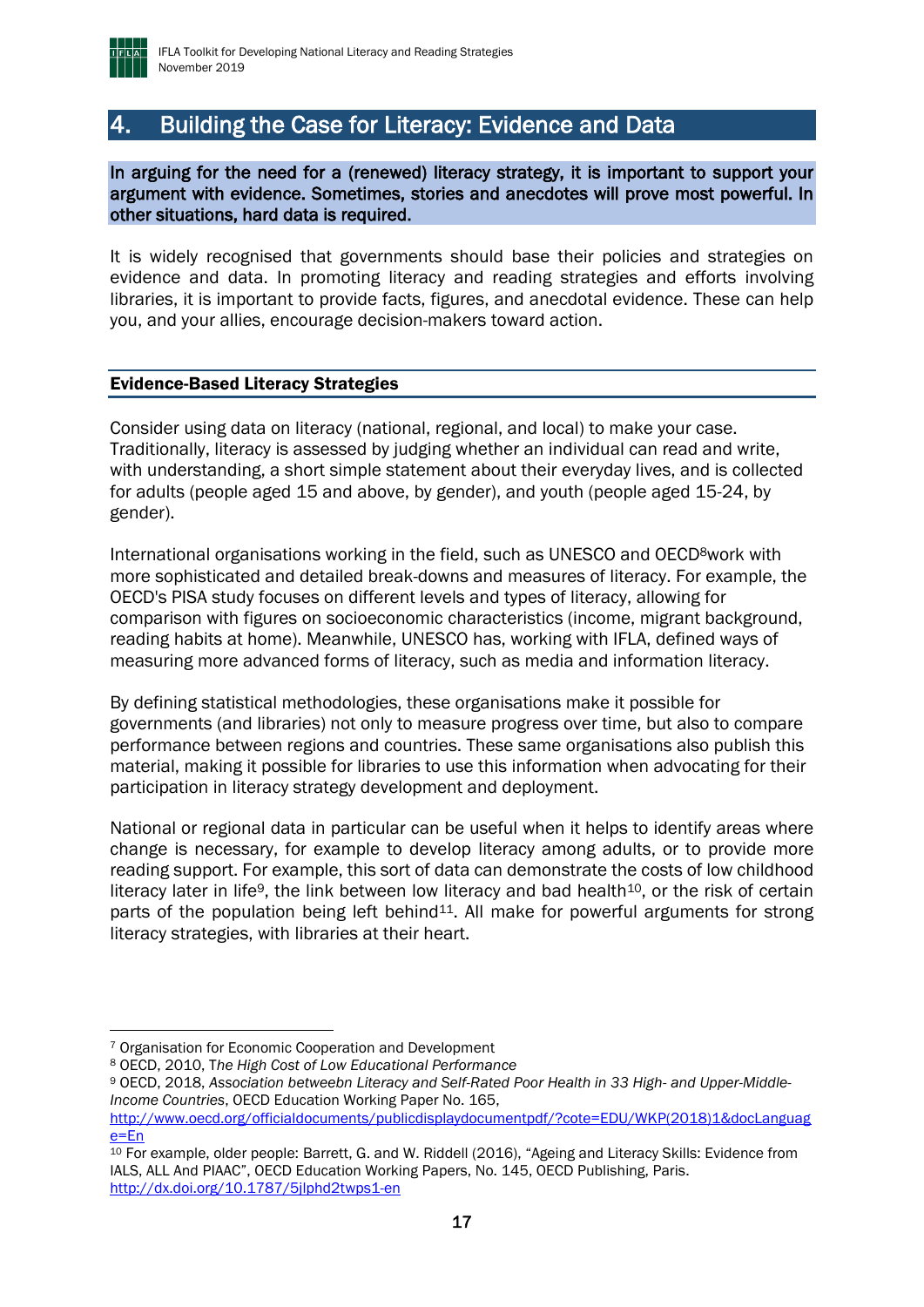

#### <span id="page-17-0"></span>Data in the Library Environment

As a first step, it is important for libraries themselves to collect and make use of (inter(national) and local) data. It can facilitate the identification of issues, support the optimisation of resources, drive innovation, and allow for benchmarking and assessment.

Data and evidence-gathering should not only focus on things like numbers of users, numbers of computers, or numbers of books. It should also look at the results of libraries' work – the impact it has on users and communities.

In the case of literacy, this can involve direct testing, measurement of confidence, or assessment of improvements in ability in everyday, functional situations. Do people taking part in reading programmes report greater ease in dealing with information? Do their exam results improve? This is harder, but also more powerful as an indicator of success.

IFLA is working to build the capacity of libraries to collect and use data, including through the [Library Map of the World,](https://librarymap.ifla.org/) and the work of the [Statistics and Evaluation Section.](https://www.ifla.org/statistics-and-evaluation) See the annex for a longer discussion of impact assessment.

#### <span id="page-17-1"></span>Application of Library Impact Studies

Data and evidence can also help you argue for the role of libraries in general and your library (association) in particular in delivering literacy and reading strategies and efforts. Clearly, the sort of data that libraries gather about their own work, as mentioned above, is critical here. IFLA strongly encourages libraries and library associations to invest in this, in order to provide the most relevant possible information. This is the most powerful evidence of why supporting libraries is worthwhile.

The SDG Stories featured on the IFLA Library Map of the World is a single portal that includes examples of libraries contributing to achieving the UN Sustainable Development Goals. All stories featured include indications and evidence of impact, and can be filtered to show those relevant to SDG4 (education). The more stories are submitted, the more useful the portal becomes for everyone, so we encourage you to share yours. The [Storytelling Manual](https://www.ifla.org/publications/libraries-and-the-sustainable-development-goals-a-storytelling-manual) created by IFLA offers guidance on how to submit your story.

#### **Summary**

- Data and evidence are essential in order to justify change, such as the creation or updating of a literacy strategy. Arguments supported by data and evidence are stronger.
- There is a significant amount of data at the international level on literacy, including on the impacts of high – or low – literacy on other policy areas such as health or employment.
- Regional and national library associations house many examples of data on the impact of library programming on literacy development. This is vital evidence when campaigning to get libraries involved in national literacy strategies.
- Stories also have a powerful impact. IFLA's SDG Stories initiative provides a portal to find and post examples of what libraries are achieving on the ground.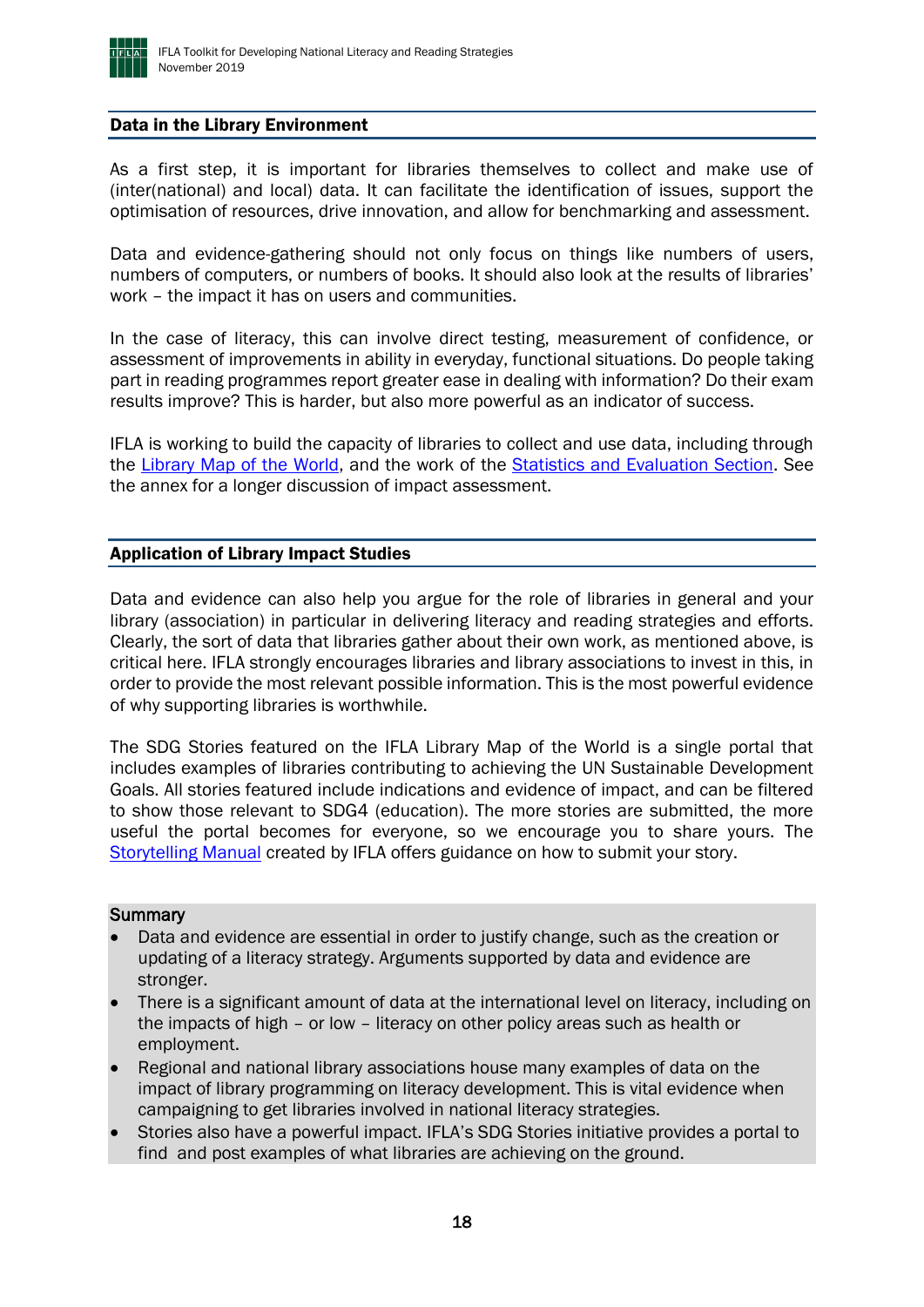

## <span id="page-18-0"></span>5. Sharing the Case for Literacy

Knowing how to communicate an argument is an important part of the advocacy process. You will need to promote your position to your target group, as well as to other stakeholders. With practice, everyone can learn how to make a strong argument.

Once you have defined your goals, established your arguments, and found the data and evidence to support your position, you need to learn how to deliver these effectively.

There are many ways of communicating an argument:

- meetings with individual decision-makers or influencers
- appearances in conferences and public meetings
- editorials in newspapers or articles online
- interviews on radio or television shows
- social media campaigns.

All of these venues offer opportunities to make your arguments. Please note that the ways of communicating mentioned above are not in a hierarchy. Each channel has its own unique features, advantages and disadvantages, and there are various resources available to help you effectively communicate your message using each one. You should do whatever works best in your own context

What is standard though is that your message should highlight why literacy and reading are important, and why libraries play such a vital role in their development. Explain the problem you are seeking to address using accessible language, and propose a solution.

In doing so, as set out in the first section of this toolkit, to be clear and concise. If you can make your argument in ten pages, can you make it in five? In one? In half a page? Make sure that you are focused on the most important information, the crucial argument. The more important the person you are talking to, the less time they are likely to have when speaking to you.

Furthermore, be consistent in your arguments, so that people are easily able to remember and repeat your points. It is also important to think about the person you are talking to. What are their priorities? What are their interests? What do they want to hear? How can your message connect with their goals or their mission?

Be sure to call on support from other influencers. Sympathetic journalists, celebrities, politicians, or non-governmental organisations can be very effective in making the case for investment in literacy and libraries. Coordinate with them, and ask them to amplify your points.

Further support can be found in training materials for IFLA's International Advocacy Programme [IAP,](https://www.ifla.org/ldp/iap) as well as in IFLA's [10-Minute Library Advocate series.](https://blogs.ifla.org/lpa/tag/everylibrariananadvocate/)

#### **Summary**

- The way you deliver your arguments is key to their effectiveness.
- Locate ideas and advice from other resources on advocacy, and apply them to your own work.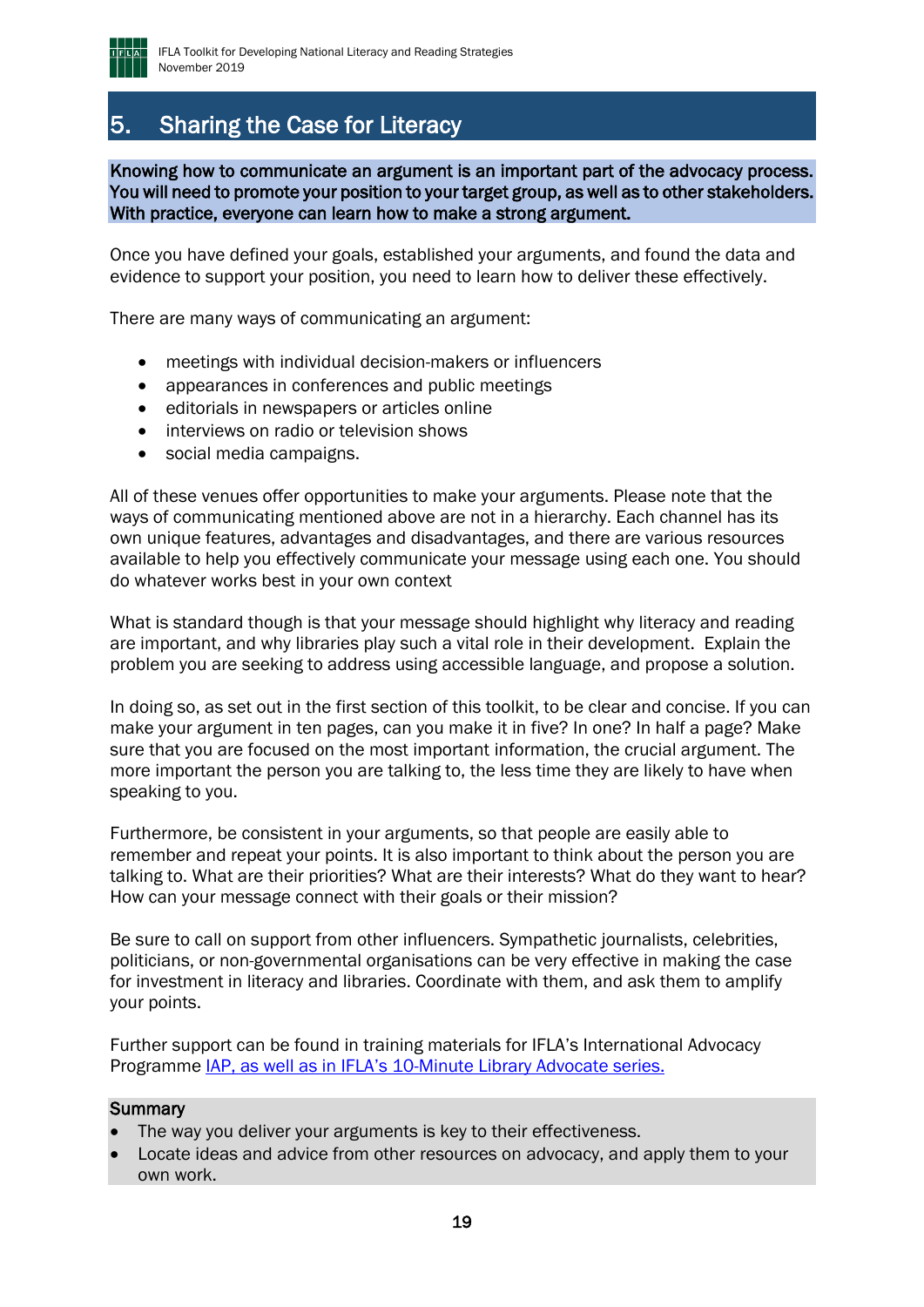

• Everyone, through their experience and ideas, can be a strong advocate for modern literacy and reading strategies, and the expansive role libraries should play in the development and delivery of those efforts.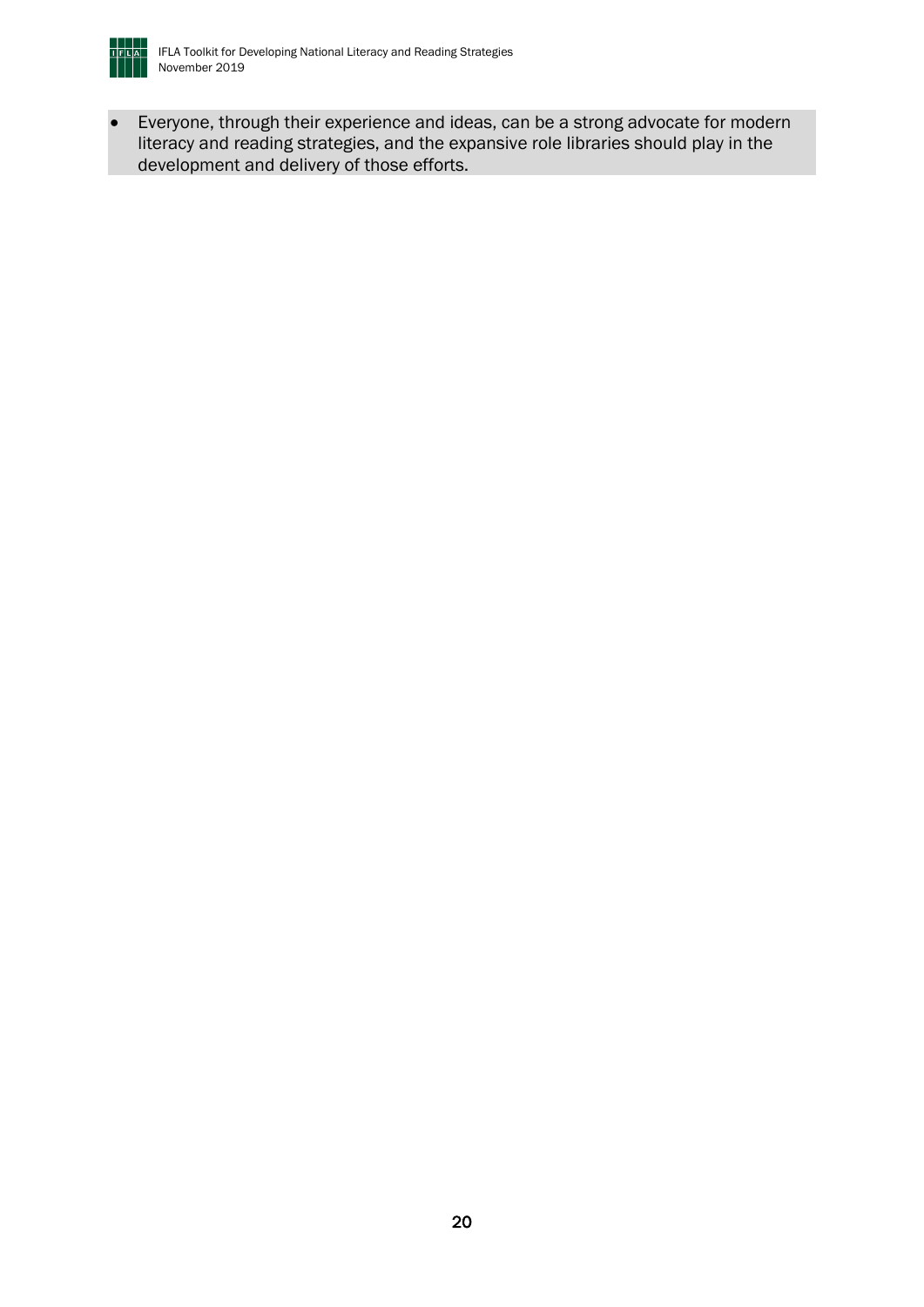

## <span id="page-20-0"></span>Annex 1: Resources

IFLA's Literacy and Reading Section will keep an updated webpage with links to relevant documents, websites and other resources:<https://start.me/p/Z9eygL/startpagina>

The [IFLA Library](http://library.ifla.org/) contains a rich collection of papers submitted and presented at World Library and Information Congresses. Searching for 'literacy' provides many valuable examples of projects and research into libraries' contribution to building literacy.

## <span id="page-20-1"></span>Annex 2: Impact assessment

Impact is the effect of the service (event, activity) on an individual or a group – what change does it lead to? Impact assessment is the gathering of meaningful data that will confirm or otherwise whether a service or activity has achieved its goals. As highlighted in the rest of this toolkit, evidence from properly conducted impact assessments can provide very strong arguments.

A first step is to define your overall goals clearly and effectively. What is the overall change you want to see. For example, in the case of a literacy strategy, it could be to help older workers adjust to digital ways of working, to improve literacy levels among marginalised groups, or to ensure higher levels of school-readiness among children.

You should then define a clear impact objective. What exactly do you want to see change during the lifetime of your intervention? You can check your idea against the SMART framework:

- **Specific**
- Measurable
- Achievable
- Relevant
- Time-Bound

For example, linked to the above ideas, you could look at defining a programme which enables older workers to understand how information is set out on a website or e-mail, how to use links or spell-check, through a mixture of workplace interventions and evening classes at the library.

Third, you need to define impact indicators. These indicators are tied to the overall objectives, and should give as good an idea as possible about the direct impact that your programme is having. Importantly, the methods you choose should be realistic – are you using questionnaires, interviews, stories, images, tests, surveys, or large-scale data gathering? Do not forget that you will need to measure at least twice (see below).

The indicators and collection methodologies you choose are unlikely to be perfect – other factors may affect the people taking part in your experiment (other training or support, personal circumstances) – but can give a good idea of success.

To take the example of the scheme with older workers, for example, these could be either a practical test of ability to find and read information online, a more subjective question about how confident they feel, or an assessment by their employers of improvements.